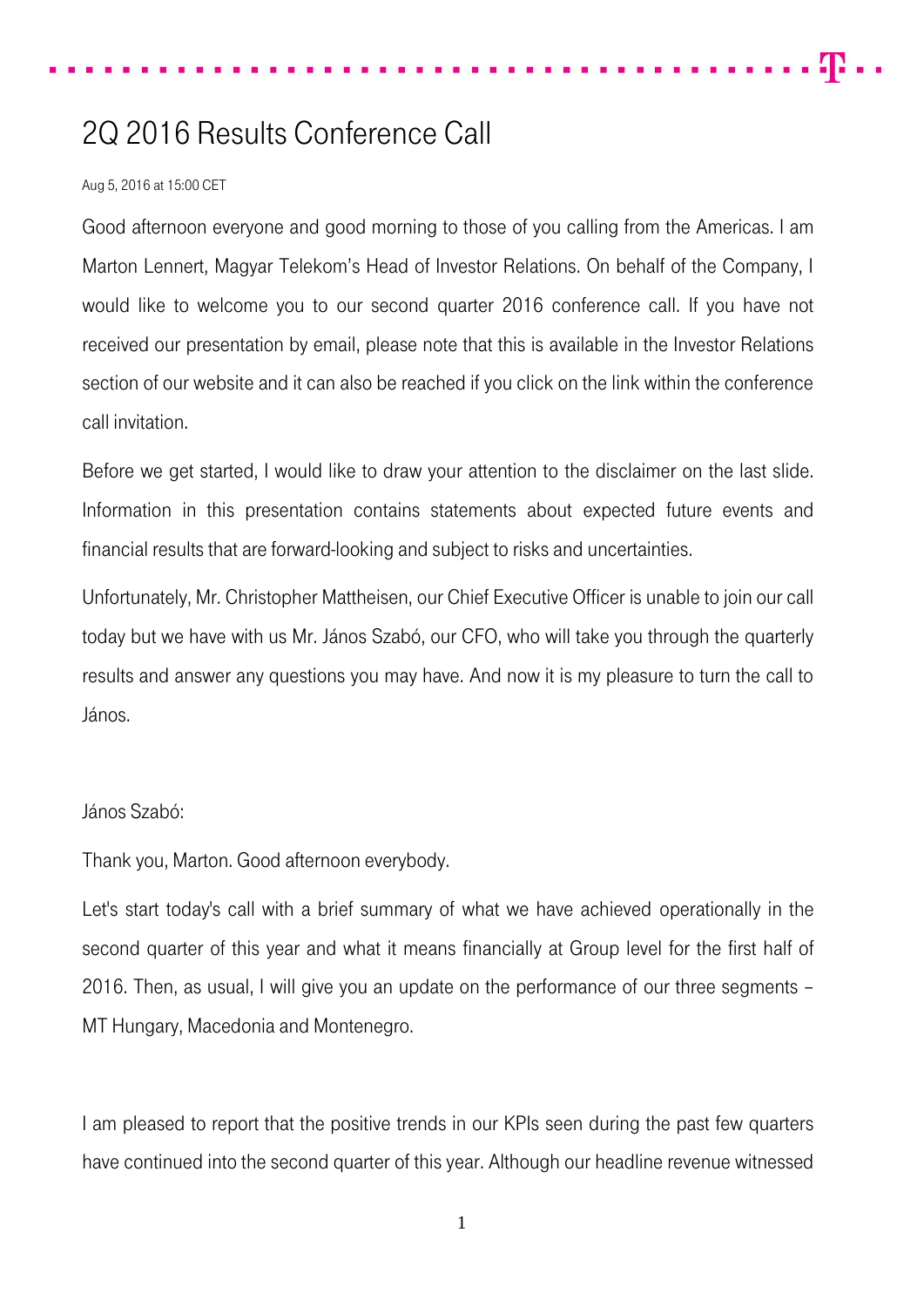a 6.5% decline compared to the second quarter of 2015, as you can see on Slide 2, this was primarily due to our decisions with respect to the energy business and lower Systems Integration and IT revenues resulting from a temporary slowdown in EU fund inflows. Excluding these, our core telco revenues continued to grow by 2.2% driven by growth in mobile data and equipment coupled with fixed broadband and TV revenue uplift. On the other hand, Group EBITDA for the quarter declined by 2.0% year-on-year as higher other operating expenses offset gross profit growth and lower employee related expenses.

On Slide 3, you can see our half year group financials. Our Group revenues decreased by 7.0% compared to the first half of last year primarily driven by the decline in energy and SI/IT revenues which was partly mitigated by increasing telco revenues. Thanks to investments in 4G networks across our footprints, our Group mobile broadband and equipment revenues increased significantly whilst voice revenues declined. Following the fixed access network upgrades, we were also able to further grow our fixed broadband and TV customer bases at higher ARPUs in Hungary. Group-wide rollout of Magenta1, our quad-play proposition based on the integrated Telekom brand, has helped too in promoting our brand and services.

Our EBITDA performance improved by 5.0% year-on-year in the first half of this year. It was achieved not only through gross margin growth, but also thanks to significant savings in employee related expenses and one-off gains in the first quarter. Group Capex for the first half of 2016 was virtually unchanged compared to last year, resulting in a steadily increasing **Free Cash Flow.** Group FCF for the half year exceeded 20 billion forints, despite the incremental severance payout, loan repayment and a higher settlement of capex creditors. The net debt to total capital ratio improved from 42.9% at the end of 2015 to 42.4% driven by a reduction in both short- and long-term borrowings. There is a slight increase in our leverage compared to the previous quarter due to the dividend payout in May 2016, but we expect our net debt ratio to further decline in the second half of this year. Our performance so far this year has been inline with our expectations and I am pleased to reiterate our **guidance** targets; for the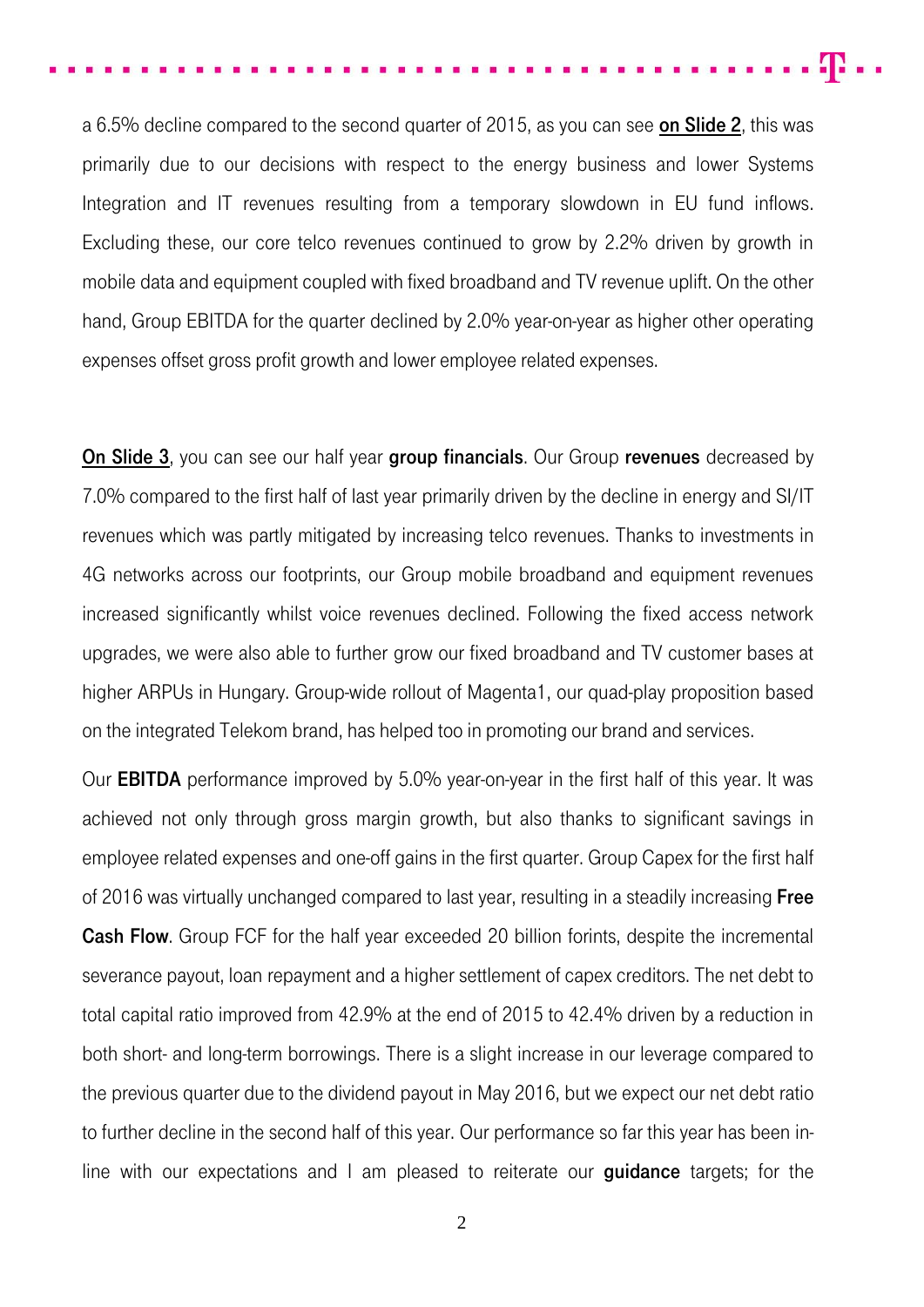avoidance of doubt, the one-off gains recorded in the first quarter were as expected and have been incorporated into our outlook.

On Slide 4, you can see how different segments contributed to our revenue and EBITDA performance. The revenue drop was principally driven by the Hungary segment due to the absence of energy revenues and the slowdown in SI/IT. MT-Hungary segment's EBITDA was up by 1.6% due to gross profit growth and lower employee related expenses, mitigated by higher other operating expenses. I am also very pleased to report that the revenue turnaround in Macedonia continued into the second quarter this year following 5 years of decline, driven by growth in mobile and SI/IT revenues. The sharp EBITDA decline in Macedonia was mostly due to one-off employee related expenses following an outsourcing deal. Excluding severance payments, EBITDA was down by only 1.3% year-on-year in the second quarter. The 9% revenue decline in Montenegro was due to intense competition in both fixed line and mobile, while we continued to face regulatory pressure on fixed voice and broadband pricing. Montenegrin EBITDA was also down significantly driven by sustained pressure on margins and higher OPEX, mostly due to a one-off relating to the reversal of former years' tax expense accruals in the second quarter of 2015.

Let me now turn to the segmental analysis on Slide 5, starting with MT Hungary, where revenues declined by 7% during the second quarter compared to the same period in 2015 due to a significant fall in energy and SI/IT revenues. We are proud of the fact that with the MTR cut behind us, our mobile revenues in Q2 improved by 4%. We were able to increase our fixed revenues driven by broadband and TV thanks to a growing customer base and ARPUs. EBITDA in the MT Hungary segment increased by almost 2% due to an improvement in gross profit and lower employee related expenses, partly offset by higher other operating expenses. The underlying growth was driven by an increase in gross profit whilst telco taxes declined slightly owing to a lower subscribers base and changing calling habits. Gross profit rose by 2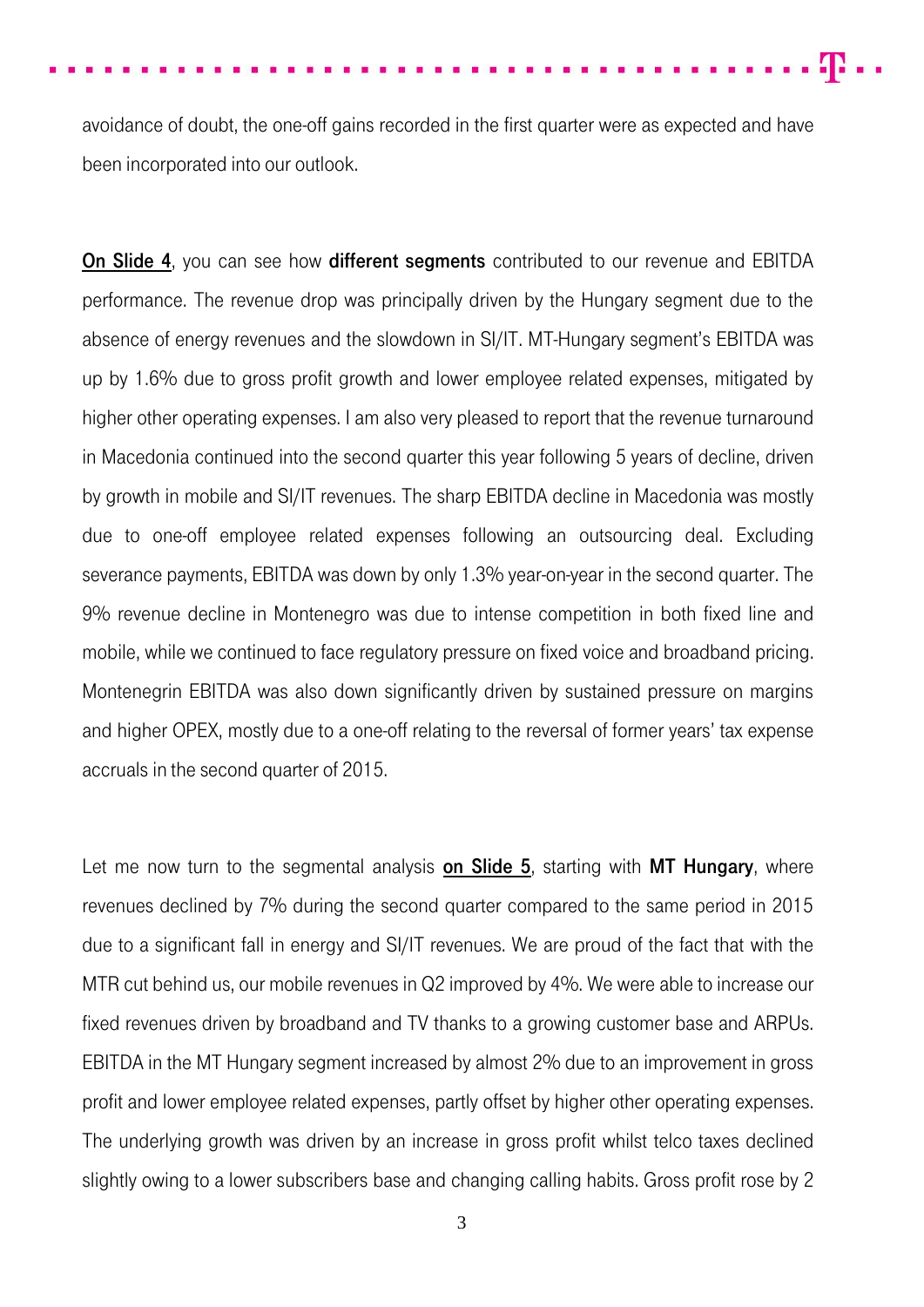m.,

billion forints due to improved telco margins driven by higher ARPUs in mobile, fixed BB and TV. Employee-related expenses improved by circa 2 billion forints due to the headcount reduction program implemented in 2014 and 2015, partly offset by wage and cafeteria benefit increases and a smaller proportion of project related employee related expenses which were capitalized in the quarter. On the other hand, other operating expenses increased by 3 billion forints due to higher marketing, sponsorship and advisory fees, as well as increased rental fees, higher network maintenance and IT costs due to the parallel operation of legacy and next generation platforms.

**On Slide 6** you can see a 2% increase in our postpaid customer base thanks to prepaid to postpaid migration driven by strong demand for data. Our postpaid ratio is at 58% in Hungary and continues to grow. We are pleased to report that our blended **mobile** ARPU also improved by 3%. The popularity of the flat tariff plans offering unlimited voice and messaging to customers remained high leading to 7% growth in the Minutes of Usage. Thanks to our attractive device portfolio, smartphone sales represented over 90% of postpaid handsets driving mobile equipment revenues. The retail mobile market remained relatively stable due to the muted impact of UPC as the only MVNO and we do not expect Digi to enter the market before the fourth quarter of this year. Nevertheless, we continue to witness very strong price competition in the business mobile market targeting our higher than average market shares in both the SMB and enterprise segments.

Following the High Speed Internet network upgrade and roll-outs, the favorable trends experienced in **fixed** broadband and TV in the previous quarters have continued, resulting in a customer base growth of 4% and 3%, respectively, as shown on Slide 7. We maintained our market leader positions in both market segments and already have more than a million fixed broadband subscribers in Hungary with an increasing share of high bandwidth tariff plans. We have also maintained our focus on IPTV sales to offer greater value to our customers in return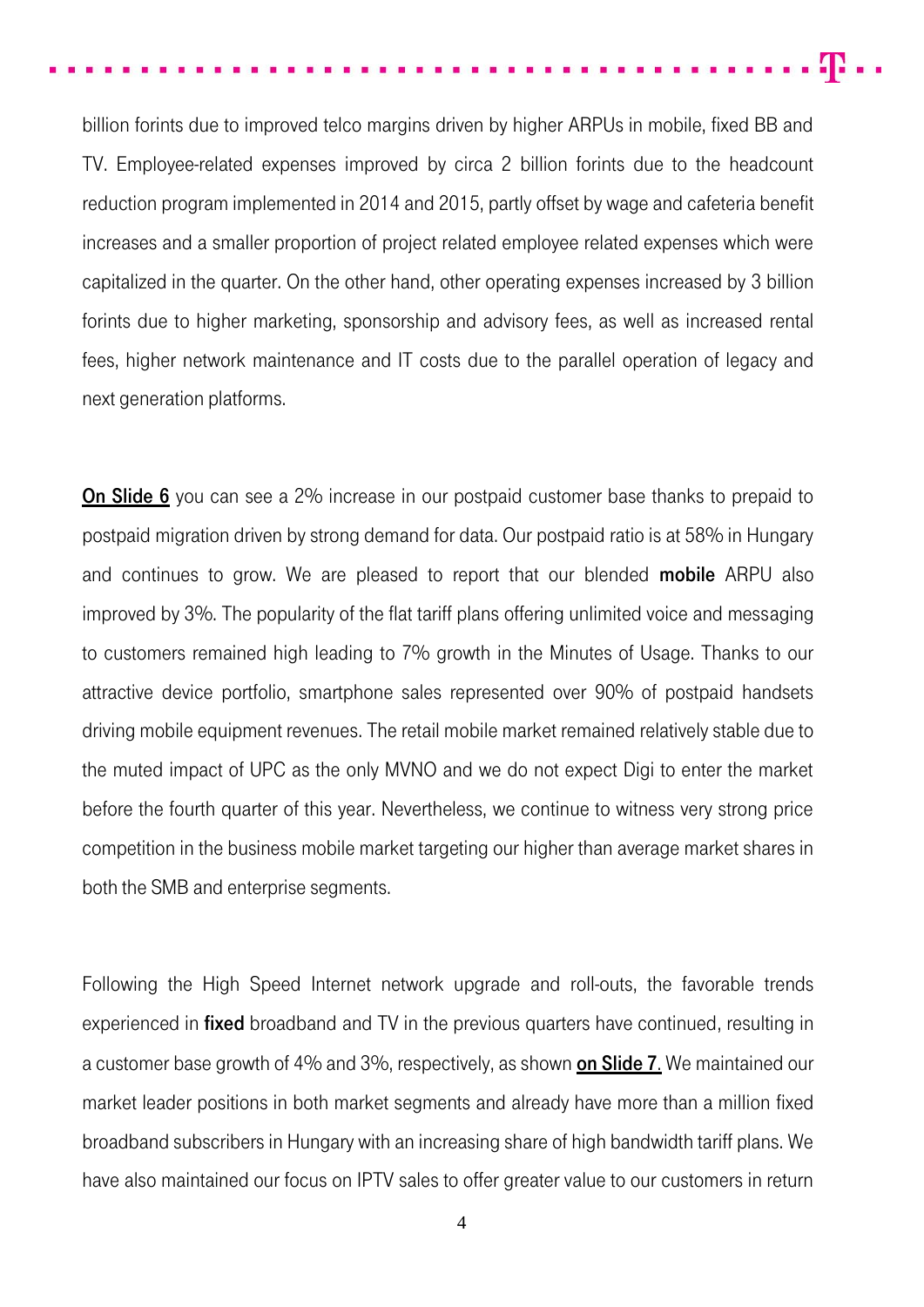for a higher blended TV ARPU. Other fixed line revenues benefitted from increased date payment charges and Video on Demand usage boosted by the European Football Championships. On the other hand, competition in the business sub-segment remained intense.

We are pleased to report on Slide 8, that the churn rate in our fixed voice customer base has remained stable at 2% thanks to our effective bundling strategy. Our continued focus on efficiency is reflected in the progress achieved in IP based migration, which we aim to complete by the end of this year. The Minutes of Usage remained roughly stable in Q2, while ARPU declined by 4% due to competitive pressures coming from the cable operators.

Turning to our **energy business**, following the transfer of most of our B2B clients into the joint venture in January 2016, as well as the exit from the residential gas market last summer, our revenues declined compared to the same period last year. We now only operate in the residential electricity market, whilst awaiting the expected changes.

On Slide 9, let me draw your attention to the results of our efforts made in bundling our services, which is a cornerstone of our strategy. In line with our focus on targeting households, the percentage of our fixed line multiplay customers who have taken up tripleplay packages has continued to increase, while the number of households with at least one Telekom fixed line service has remained stable. We witness lower churn among our doubleand triple-play customers compared to customers who are provided a single service. Furthermore, our blended household fixed line ARPU increased by 3%, mostly due to successful cross-selling activities. With an integrated IP network and Telekom brand, we continued to market our Magenta1 quad-play offer. By the end of the second quarter, we have more than 73 thousand M1 customers in Hungary, which helped maximize our share of household spending on telecommunications services.

5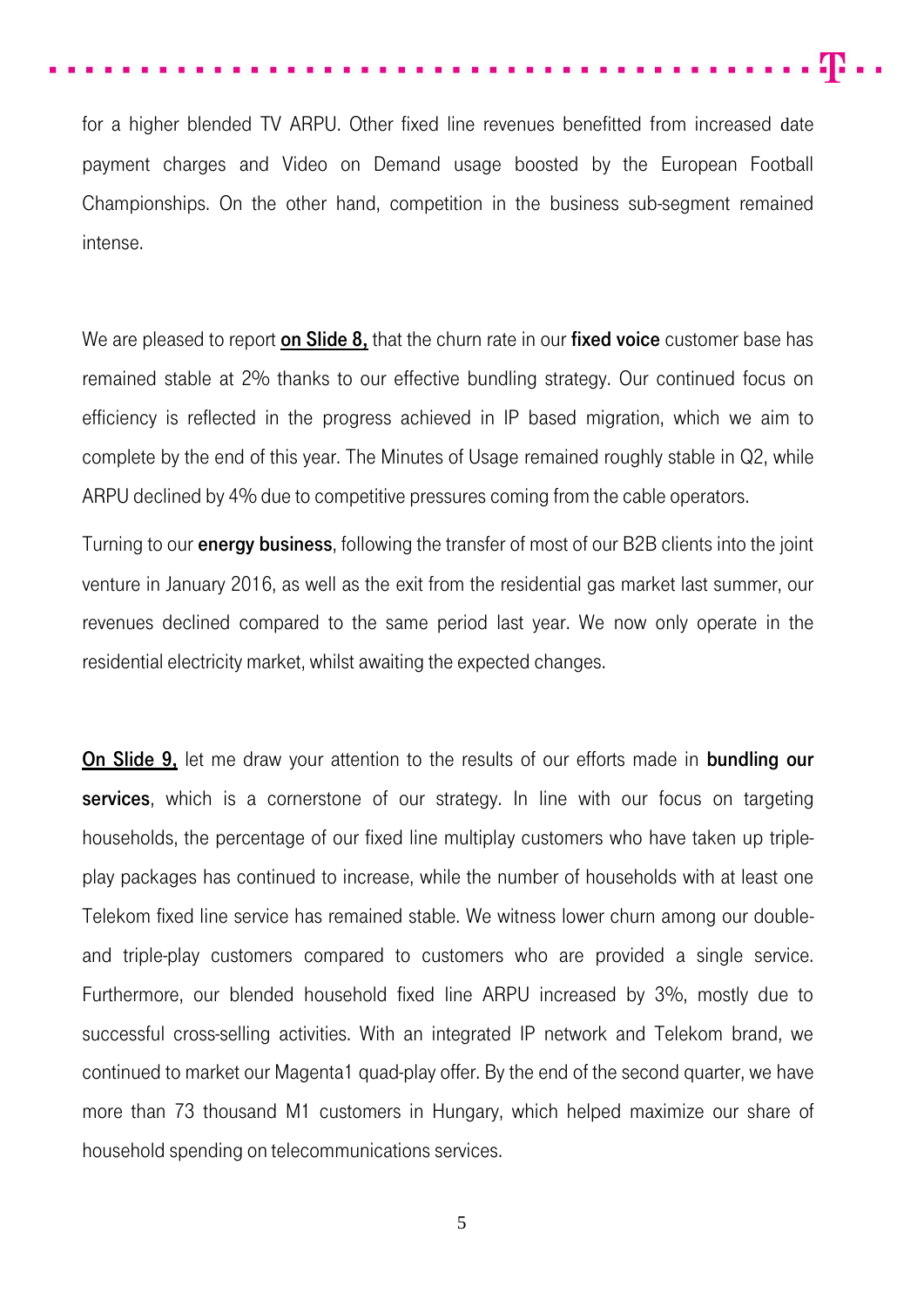40 m

If we turn to **Slide 10**, you can see IDC's independent growth estimates for the **System** Integration and IT services market for the next few years, driven by the significant opportunities in application development and integration services. According to IDC's research, we are by far the market leader with 14% market share. This is slightly lower than the previously communicated figure due to a change in their methodology according to which the total market now also includes services provided by global vendors from their headquarters, not only through local offices which are often not directly involved in the delivery. This change has increased the size of the IT services market by 9%.

In the second quarter of 2016 our SI/IT revenues declined by 23% compared to the same period last year driven by a temporary slowdown of EU fund inflows. As mentioned earlier, the timing of our future SI/IT projects is very much dependant on the receipt of these funds by Hungary, and we see further downside risk in this respect for the second half of this year. On the other hand, both our SI/IT margins and gross profit increased. Looking ahead, we still believe that SI/IT will be among our key growth drivers and expect 2017 to be a stronger year in this sense. At the same time, despite the revenue decline, we saw significant margin growth in the second quarter of 2016 thanks to the successful sales mix shift towards system integration projects, which have higher added value.

Moving on to our foreign subsidiaries, starting with Macedonia on Slide 11, I am very pleased to report that we were able to sustain the revenue turnaround thanks to continued growth in mobile and SI/IT revenues. Following the merger of VIP and One, the new company started offering quad-play bundles under the VIP brand in May. Despite this development, we managed to increase our **mobile** market share to above 48% by the end of June 2016 thanks to strong Magenta1 sales and focus on the postpaid segment. The 3% mobile revenue increase was also supported by the significant growth in mobile broadband revenues thanks to our 4G push. In the fixed line segment, revenues fell by 4% compared to the same period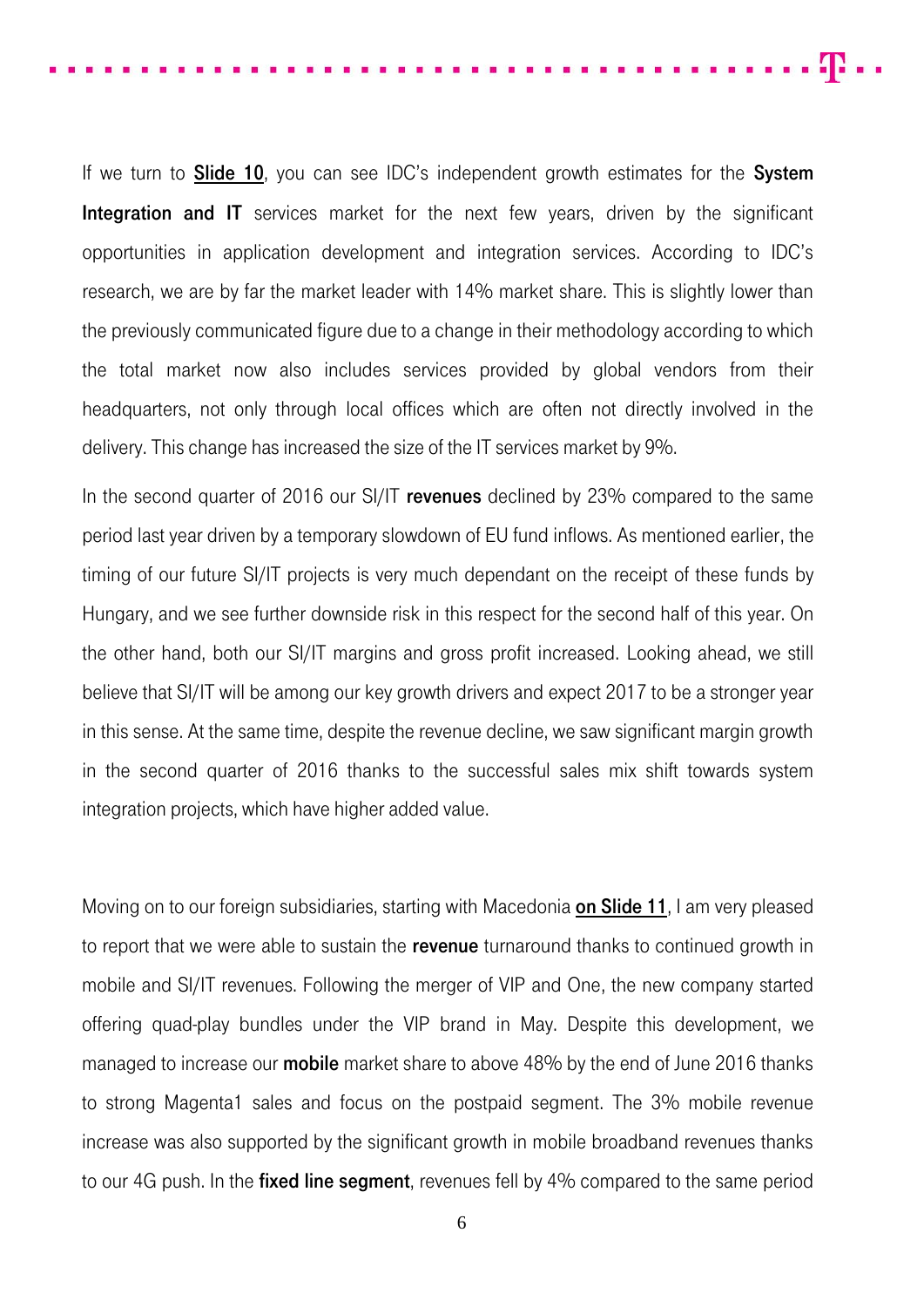m.,

last year due to lower voice revenues coupled with lower sales of equipment, such as TV sets and IT equipment. This fall was partly offset by an improvement in fixed broadband revenues due to higher ARPU. At the same time, I'm happy to report an excellent performance in SI/IT, where revenues more than doubled thanks to some major project wins. The 26% decline in **EBITDA** was mainly driven by a one-time severance expense booked in relation to a network outsourcing project impacting 20% of total employees. As of July 2016, Ericsson, as a managed services partner, has taken responsibility for network operations, field operations, passive networks, as well as infrastructure maintenance services both for fixed and mobile networks. Excluding this one-off, EBITDA would have declined by only 1% compared to the second quarter of 2015, which I believe is a great achievement. Looking forward, we believe in the sustainability of the revenue turnaround which is expected to lead to higher margins, and ultimately, a growth in EBITDA.

At our **Montenegrin subsidiary, total revenues** declined by 9% compared to the second quarter of 2015 due to competitive and regulatory pressures that continued to be felt across all major revenue lines as shown on Slide 12. Mobile revenues continued to decrease primarily due to lower voice ARPU coupled with a decline in SMSs driven by higher OTT penetration. At the same time, the launch of Magenta1 continued to have a positive impact on subscriber growth, and we saw a significant increase in our postpaid ratio: at the end of June 51% of our mobile customers had subscribed for a postpaid package compared to 44% a year ago. **Fixed line** revenues declined by 12% as fixed voice and broadband revenues were heavily affected by the regulatory price caps and more aggressive competition from cable companies offering 3Play packages. SI/IT revenues declined by 29%, reflecting a different dynamic in the execution of ICT deals. Despite savings in employee related expenses, Montenegrin **EBITDA** was also down significantly driven by sustained pressure on margins and higher OPEX. It's important to note that the OPEX figure in Q2 2015 was positively

7